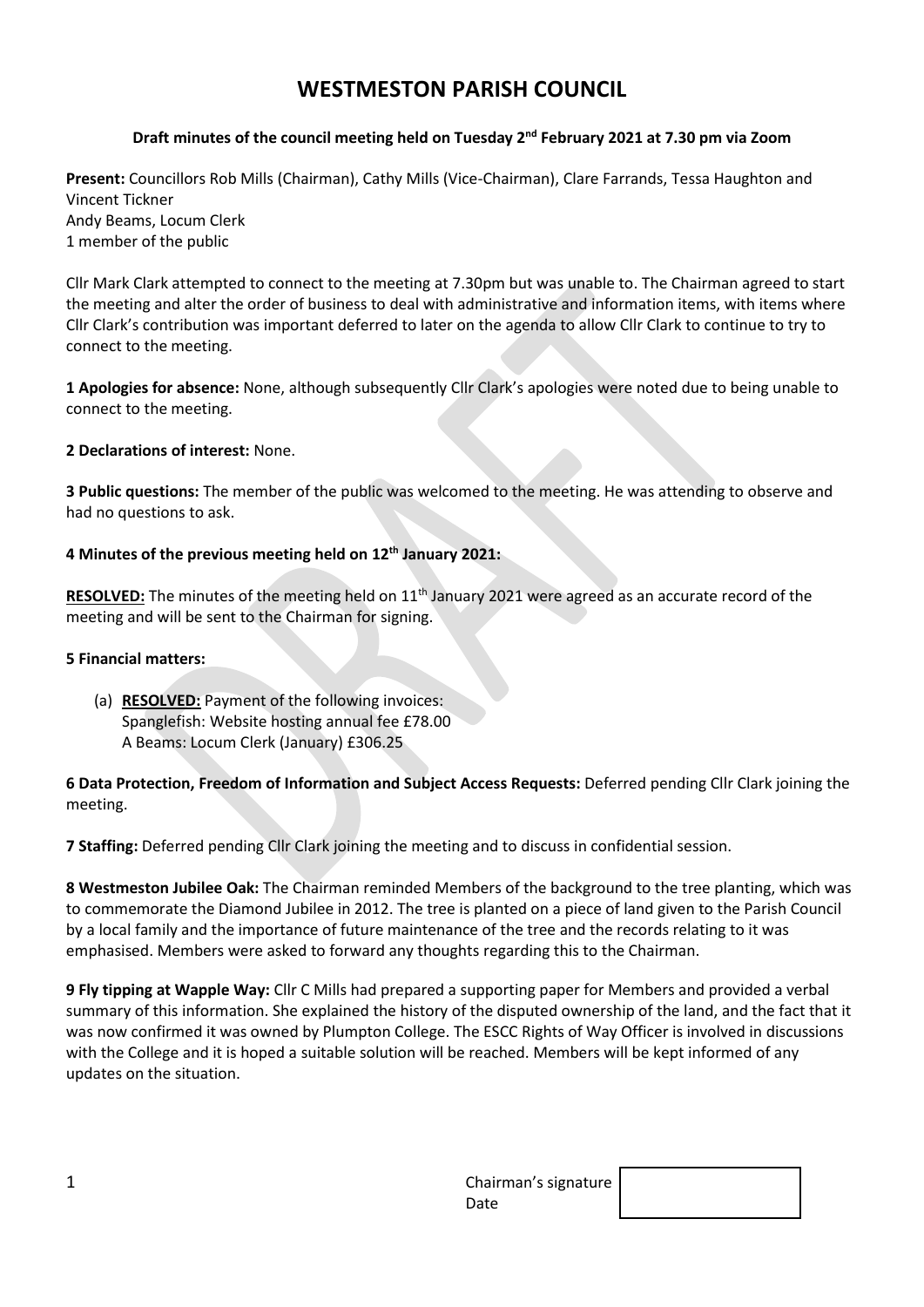**10 Councillor Vacancy:** The Chairman informed Members that Kendall Golding has resigned from the council with effect from the end of January, creating a vacancy. The Locum Clerk explained the process to follow of informing the District Council, publishing the notice of vacancy, and waiting to see if parishioners call for an election. If not, then the council will be in a position to advertise the vacancy and fill it by co-option. The Clerk will contact the District Council in the morning to commence the process.

# **11 Verbal updates on items for information:**

Rural verges grass cutting trial**:** The Chairman reminded Members that currently there are two scheduled cuts per year on the main roads. This is under review, with proposals to reduce to one cut per year to save money and protect the environment. Any danger spots in relation to traffic will still be cut more frequently. The proposals are out for comment at present, and Members were requested to share any thoughts with the Chairman.

Meeting regarding sheep worrying: Cllr C Mills updated Members with details from a Zoom meeting held with the MP, a representative from the Rural Crime Team and local landowners. The MP is willing to pursue tightening legislation to support enforcement, and signage is being sent out to warn people of the problem and potential consequences.

LDALC Meeting: The minutes of the meeting had been circulated with the agenda. Cllr Tickner emphasised the meeting was looking forward to LDALC will function better, with some useful input from the WDALC Chairman, and that a new secretary is being sought to support the association. A number of member council shave expressed concerns over housing quotas, and while not directly impacting Westmeston, updates on this matter will be reported in future.

At this point, the meeting was suspended to make telephone contact with Cllr Clark, who was still unable to connect via Zoom. The member of the public left the meeting at this point.

After speaking with Cllr Clark on the telephone, it was agreed to defer agenda item 6 to a future meeting. Cllr Clark confirmed he was content with the proposals for agenda item 7.

The meeting reconvened at this point.

## **7 Staffing:**

- (a) **RESOLVED:** The draft contract was discussed and agreed, with minor changes to emphasise the need for any additional hours beyond those specified in the contract to be agreed in advance with the Chairman. Due to the infrequency of meetings, it was agreed to extend the probationary period in the contract to 26 weeks.
- (b) **RESOLVED:** The draft policies as circulated were adopted as listed below:
	- Disciplinary Policy
	- Employee Expenses Policy
	- Equal opportunities Policy
	- Grievance Policy
	- Health and Safety Policy
	- Sickness Absence Policy

With regard to the recruitment process, it was noted that the published closing date on the SSALC website is Tuesday 9<sup>th</sup> February. It was agreed that initial applicants will be screened by the Locum Clerk in conjunction with a representative from Streat Parish meeting, with those deemed suitable for interview to attend for interview on Tuesday 23rd February.

| ∽<br>ے | Chairman's signature |  |
|--------|----------------------|--|
|        | Date                 |  |